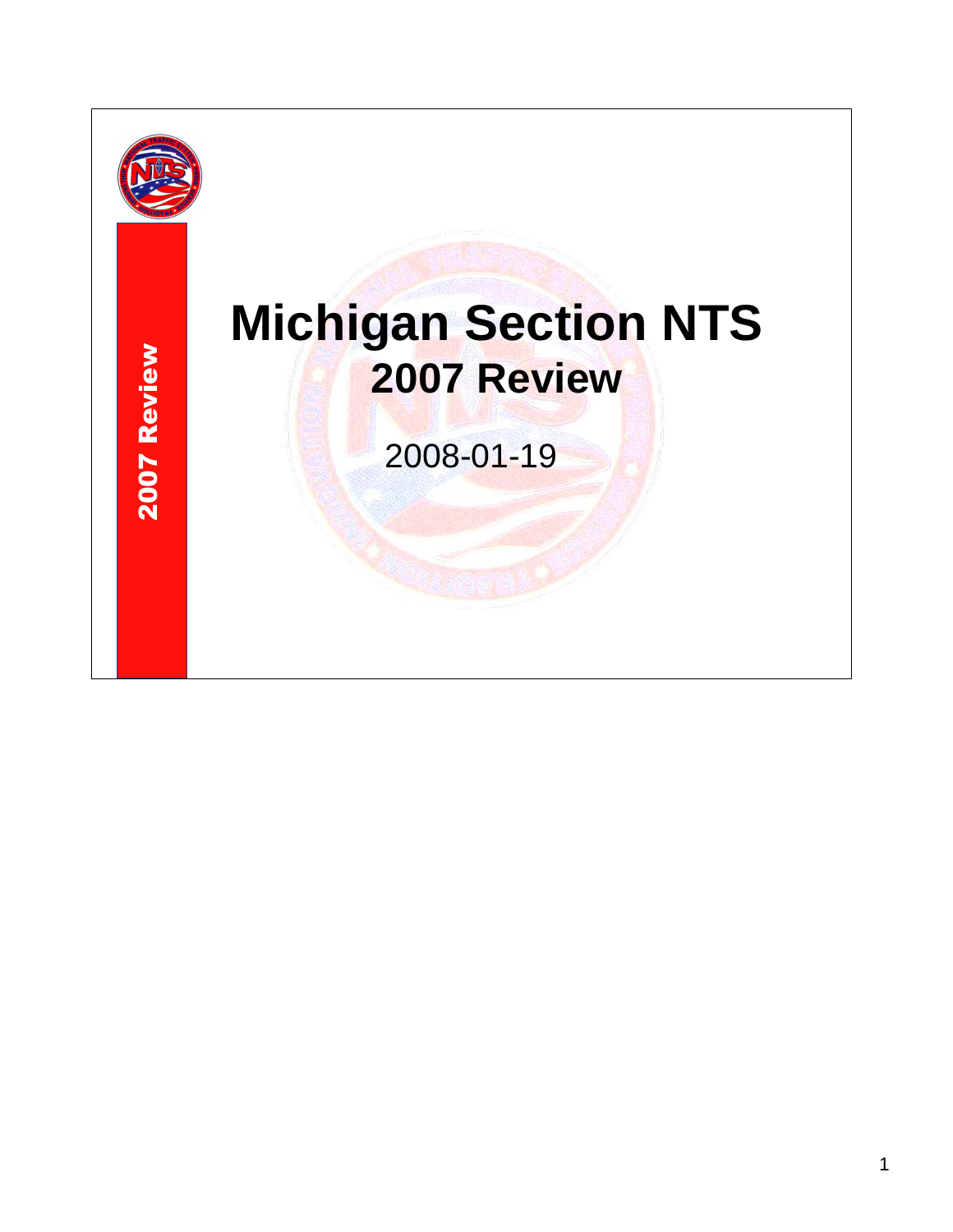

The bottom of the sunspot cycle has brought challenges to the evening nets in the winter. 80 gets long, and although QMN had some success with 160 meters, few people have the real estate for that band. MITN and GLETN have changed their net times in response, but that hasn't been completely successful.

QMN voted K8AE to be the net's director, replacing K8SIW. Thank you Jim for many years of dedicated service. VE3EUI stepped up to take the helm at MITN, and K8AMR at SEMTN.

For the section nets, 8RN representation continues to be a problem, although most 8RN sessions are covered.

It does appear that most of the heavy lifting is being done by a few stations.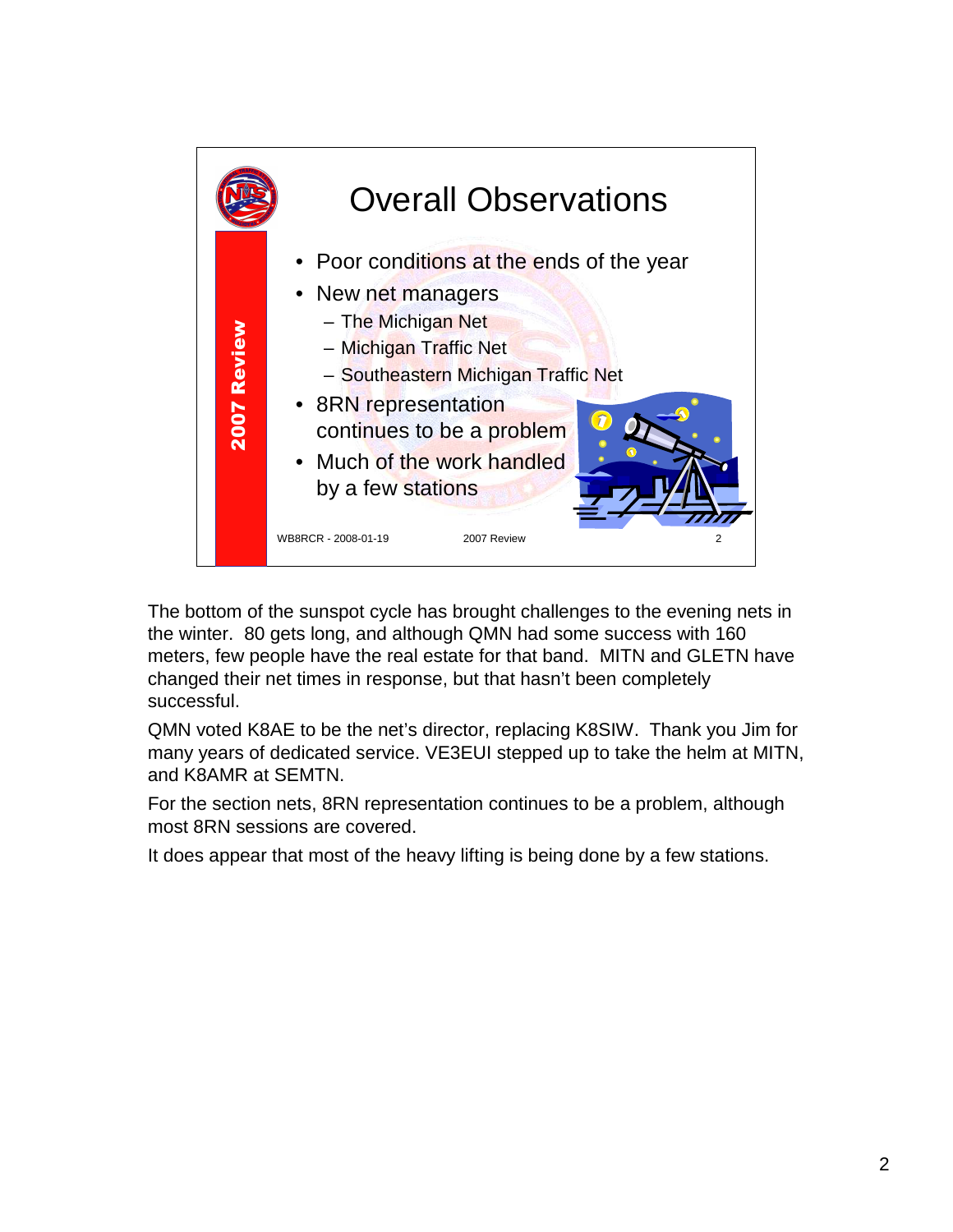

QNI's were down over last year, fairly consistently across the year.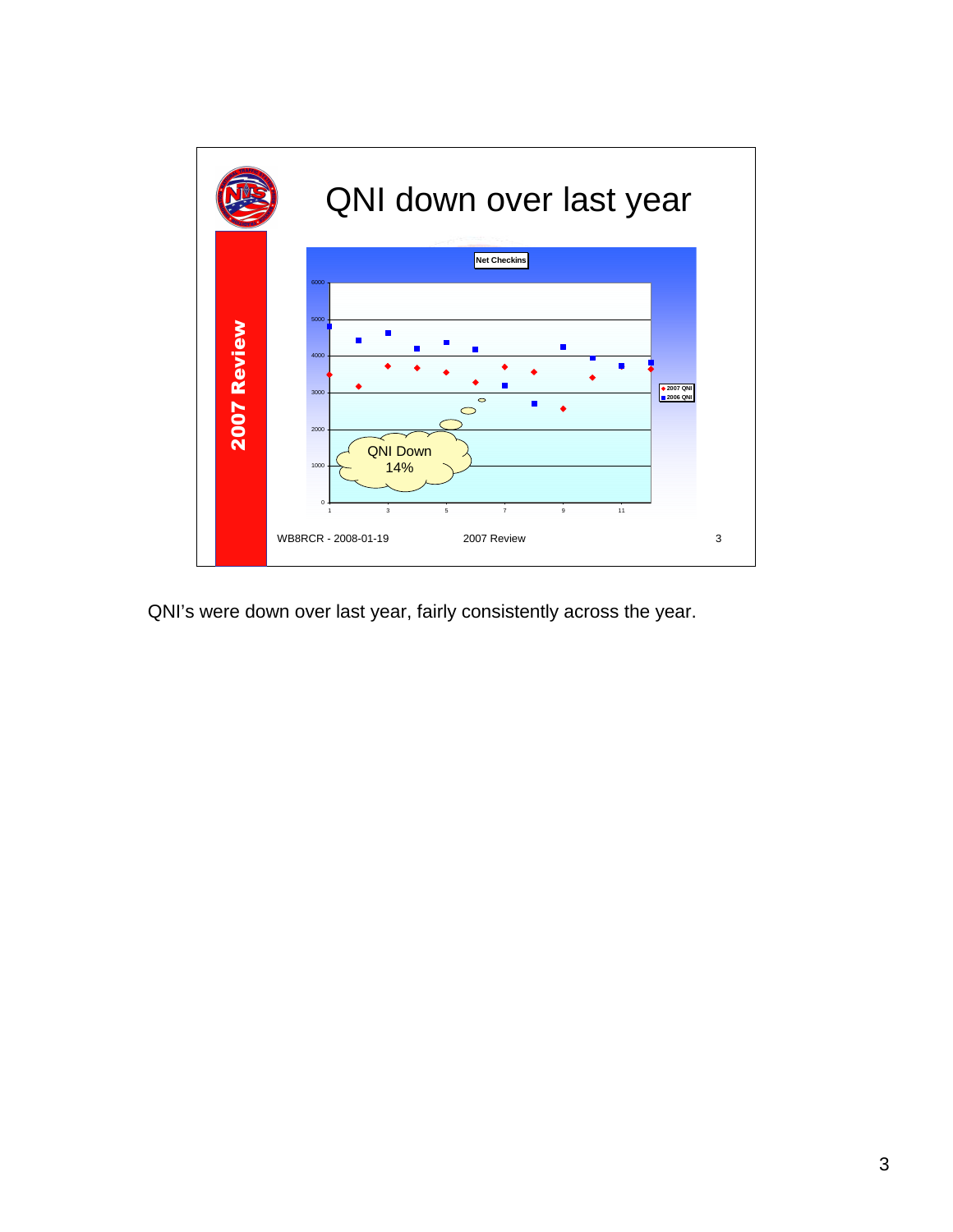

Interestingly, traffic handled was up. 1,300 QTC's were handled over the number handled in 2006, which was up 3,000 over the year before.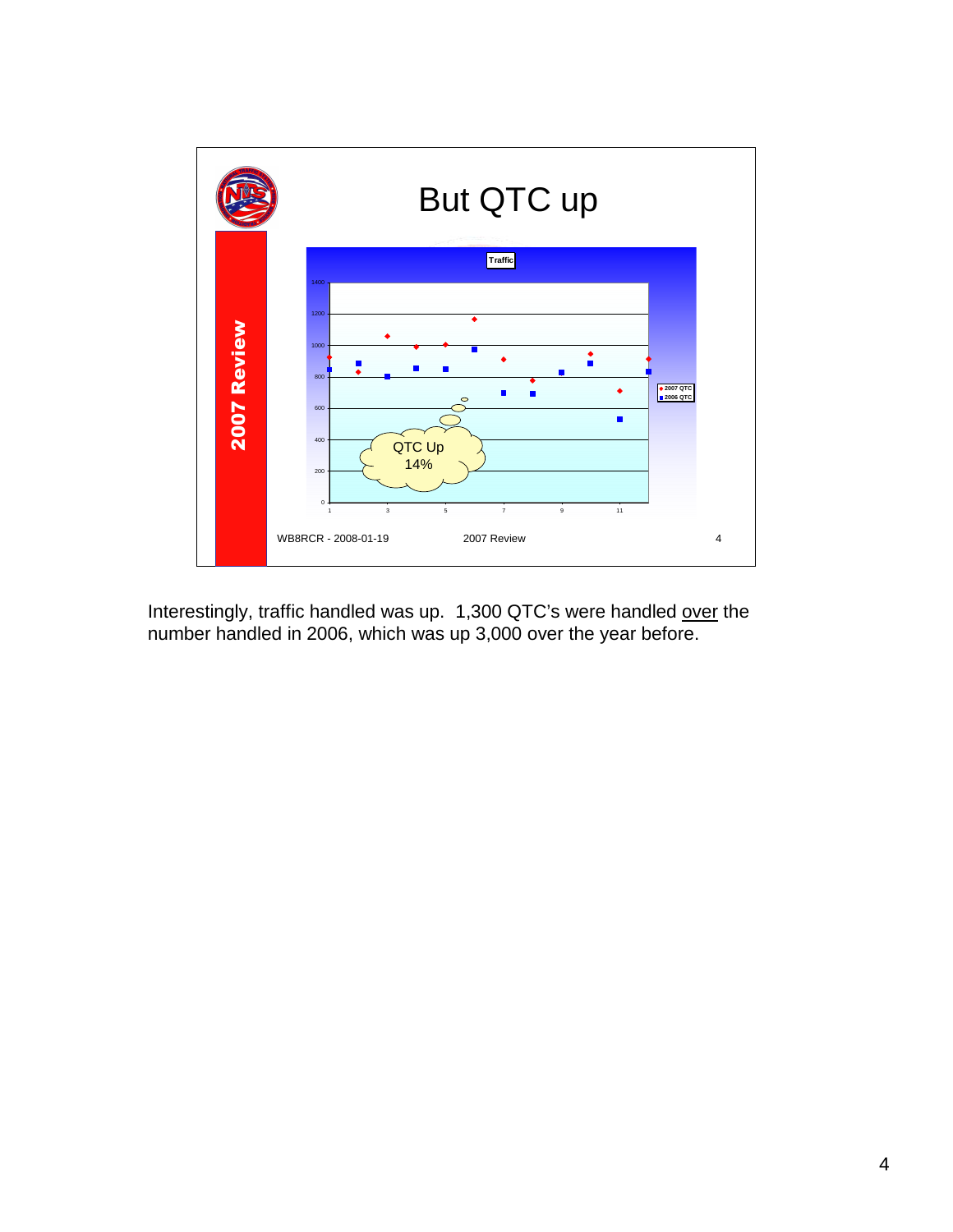

Interestingly, net runtime was much more scattered than the previous year. Total net time also up, in spite of fewer checkins.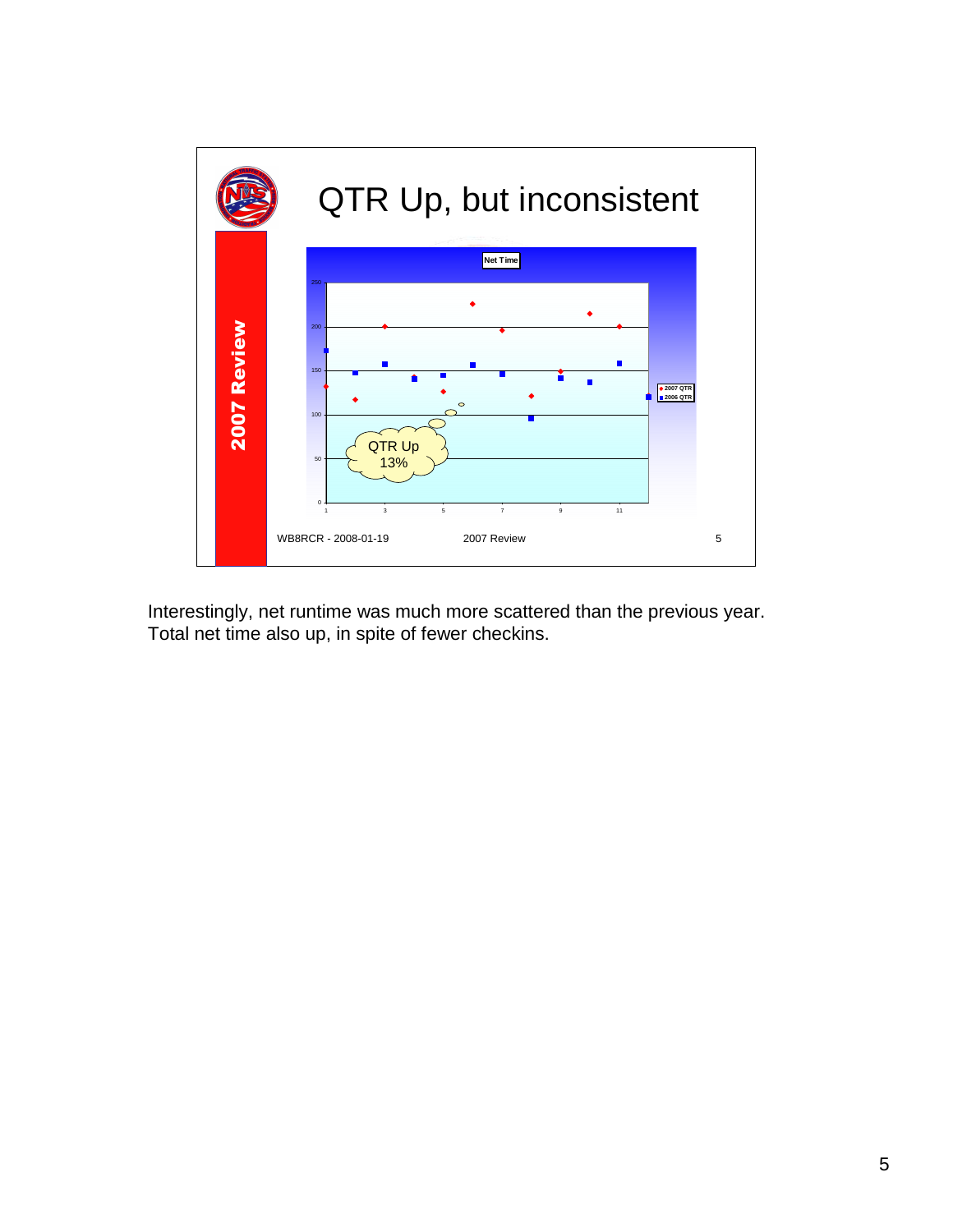

PSHR reporting continues on it's upward trend. It is very encouraging to see this consistency.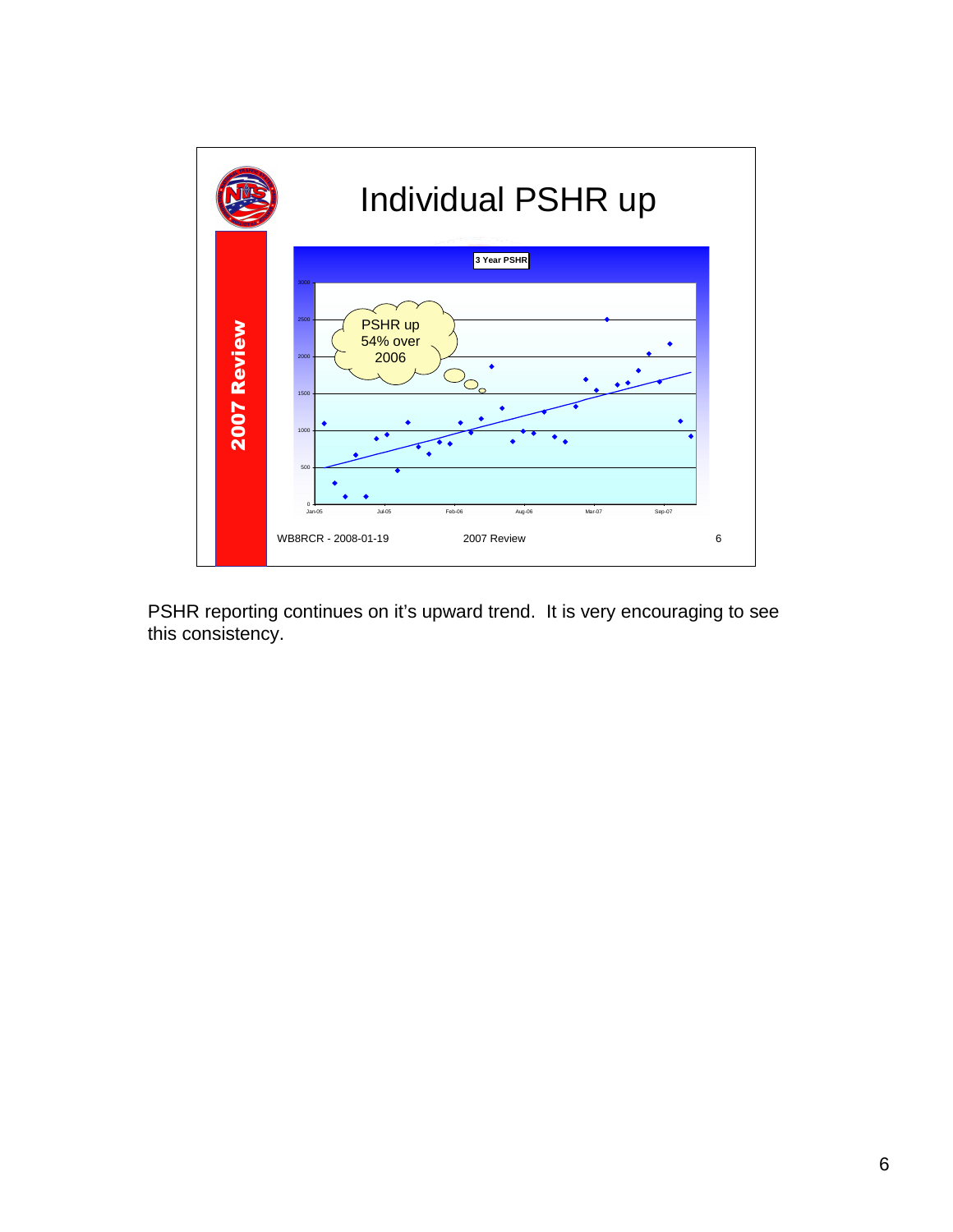

SARs are also up, indicating that at least some of the PSHR growth is due to traffic, rather than just public service and emergency hours.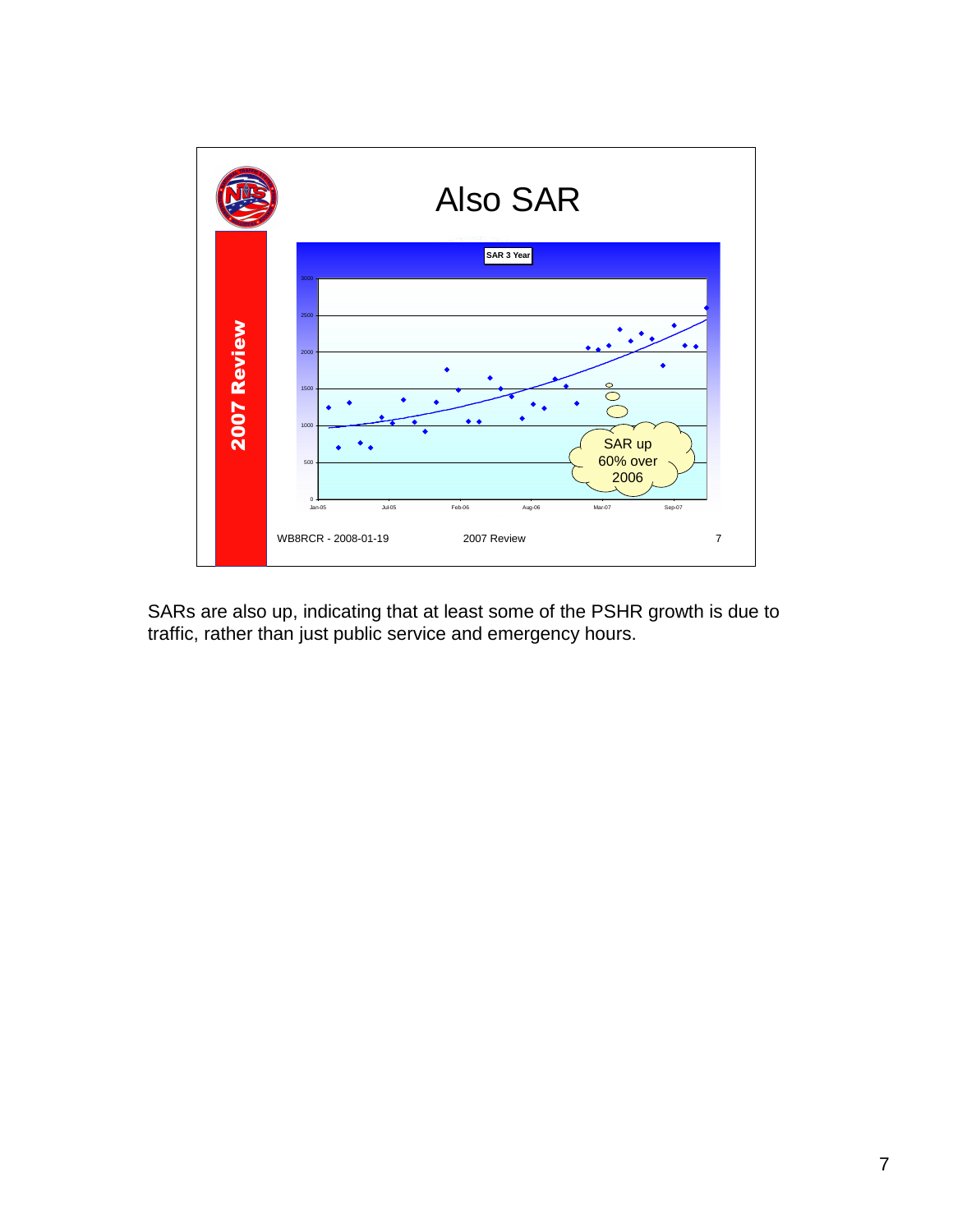

This year almost all the affiliated nets participated in SET. Some nets held multiple sessions during SET to accommodate the ARES needs. The VHF nets coordinated with nearby ARES programs and scheduled nets to meet their needs.

"Back in the day", a packet message addressed to zipcode@NTSMI would make it to that zipcode (often to sit on a BBS somewhere waiting to be delivered). To provide that facility with our IP packet network, we have created a node called ntsmi.ampr.org, with some scripts to fish out the traffic. If a message is sent from one of the Michigan ampr.net nodes, to zipcode@NTSMI, that message will land on ntsmi.ampr.org, from which point it will be delivered to the appropriate phone or CW net.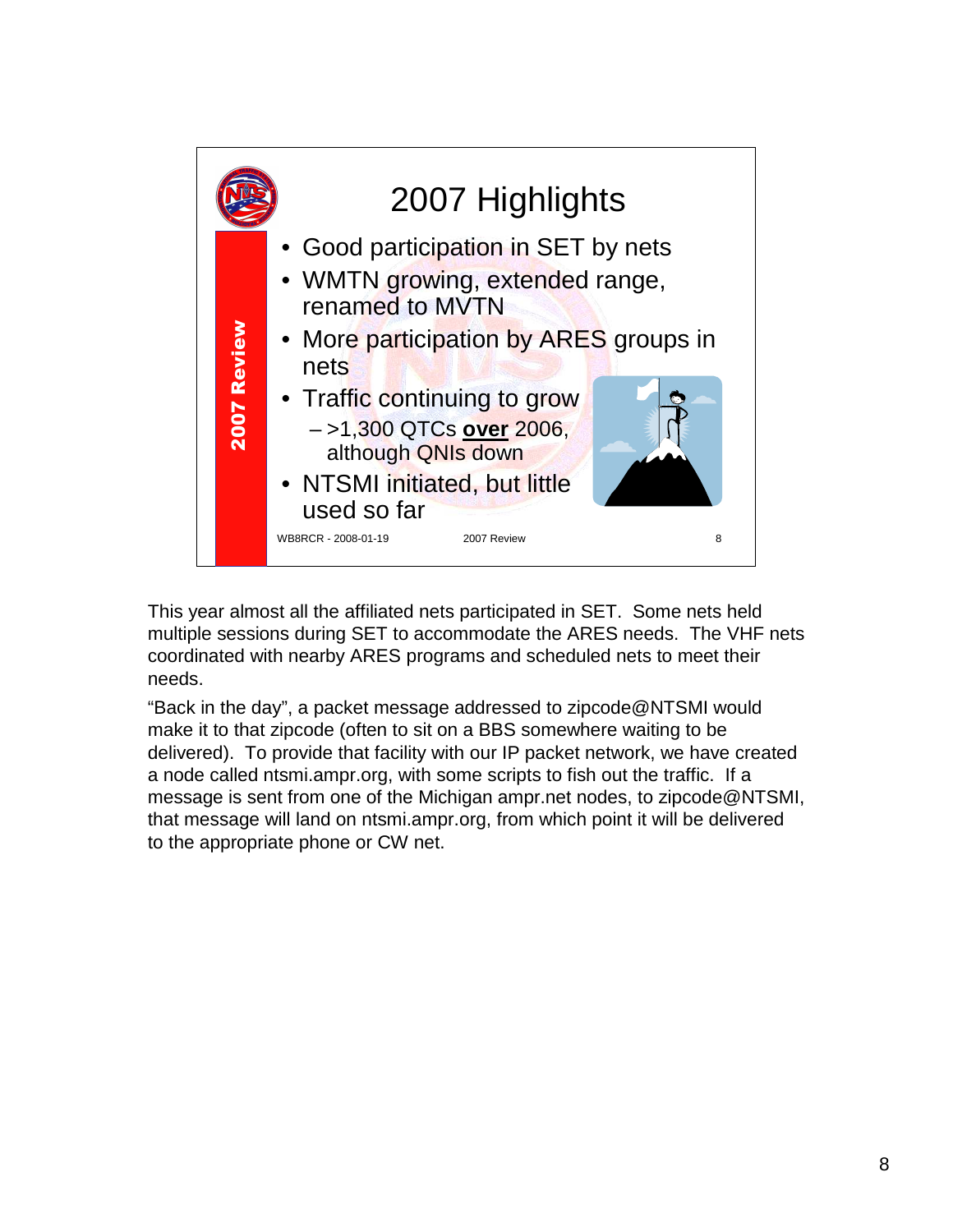

Not too much has changed in the way of challenges since last year. We still feel the need to improve participation, although we are seeing slightly higher interest from ARES members.

By combining the SET and STM roles, we now have an advantage in moving forward with the integration of all the ARPSC services, and we have begun moving forward in that direction.

Now that we have a good digital infrastructure in place, we need to do a better job of using it, and also of integrating it with NTSD.